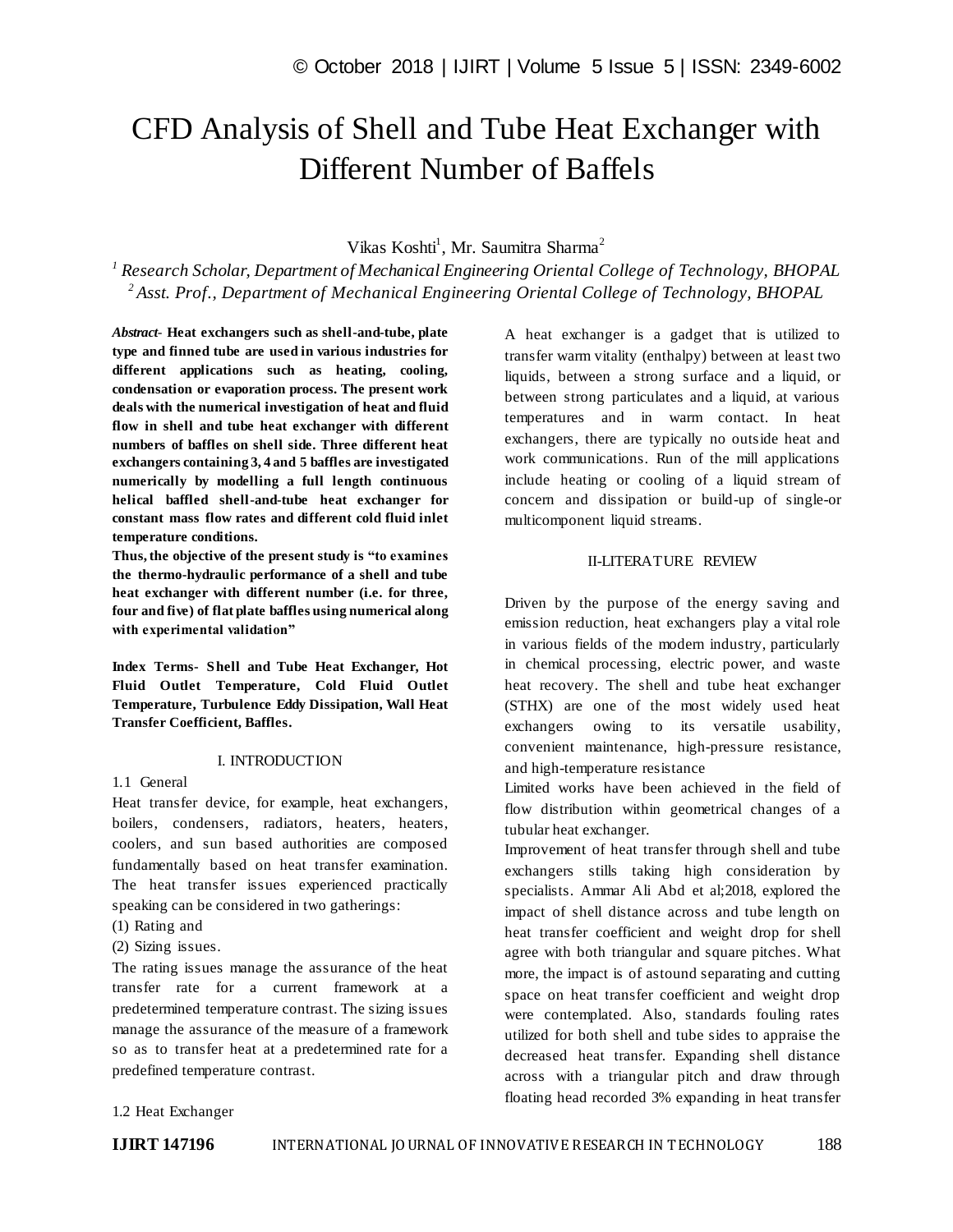coefficient for just 0,05m expanding in shell width. While 2.8% expansion in heat transfer coefficient for shell side by 0.05m expanding in shell distance across with split-ring floating head and square pitch. Heat transfer coefficient for shell side decreased by 15.15% by expanding bewilder space by 0.2 from shell breadth and the weight drop by 41.25%. Expanding slicing space from 15% to 25% reductions heat transfer coefficient by 5.56% and the weight drop lessened by 26.3%. Expanding tube length by 0.61m prompts upgrade the heat transfer coefficient by 31.9% and weight drop by 14.11% for tube side. For shell side, expanding tube length by 0.61m gives 2.2% expanding in heat transfer coefficient and 21.9% expanding for weight drop. Fouling obstruction change on shell side demonstrates a high impact on heat transfer more than same rate change on the tube side.

# 3. NUMERICAL STUDY

# 3.2.1 Numerical Analysis Model

In this study, CFD tools are used to simulate the flow in a tubular heat exchanger in order to investigate the influence of the number of baffles on the distribution of the fluid. Figure 3.1, 3.2 and 3.3 shows the geometry of the heat exchanger in all the three conditions i.e. 3 Baffles, 4 Baffles and 5 Baffles shell and tube heat exchanger.



Figure 3.1 Geometry of 3 Baffles Shell and Tube Heat Exchanger



Figure 3.2 Geometry of 4 Baffles Shell and Tube Heat Exchanger



Figure 3.3 Geometry of 5 Baffles Shell and Tube Heat Exchanger

## 3.2.2 Physical model

The selected shell and tube heat exchanger are an educational medium type heat exchanger used in experimental analysis as shown in figure 3.4, it contains a single pass with 5 tubes for the 3 number of baffles. The geometric parameters of the heat exchanger are shown in Table 3.1.



Figure 3.4 Experimental Set-up (curtsey: Table 3.1 The Specification of Experimental Model

|     | having Shell and Tube Heat Exchanger |      |       |
|-----|--------------------------------------|------|-------|
| No. | <b>Description</b>                   | Unit | Value |

|                         | Cross Sectional Area of Shell | mm <sup>2</sup> | 31416 |
|-------------------------|-------------------------------|-----------------|-------|
| $\mathbf{2}$            | Shell (Diameter)              | mm              | 200   |
| 3                       | Tube (Diameter)               | mm              | 40    |
| $\overline{\mathbf{4}}$ | Number of tubes               |                 | 5     |
| 5                       | Shell/Tube length             | mm              | 500   |
| 6                       | Thickness of the Shell        | mm              | 04    |
| 7                       | No. of Baffles                |                 | 03    |

## 3.2.3 Governing Equation

The working fluid in shell side of the three heat exchangers is water which is steady, turbulence, and incompressible. The fluid physical properties are constant and the effect of gravity is also considered. The renormalization group RNG k −e turbulence model with standard wall functions which was applicable to predict high strain rate and larger degree of streamline curvature flow is employed to accurately simulate the thermo-hydraulic performance. The standard wall function method was used to model the near-wall region. The governing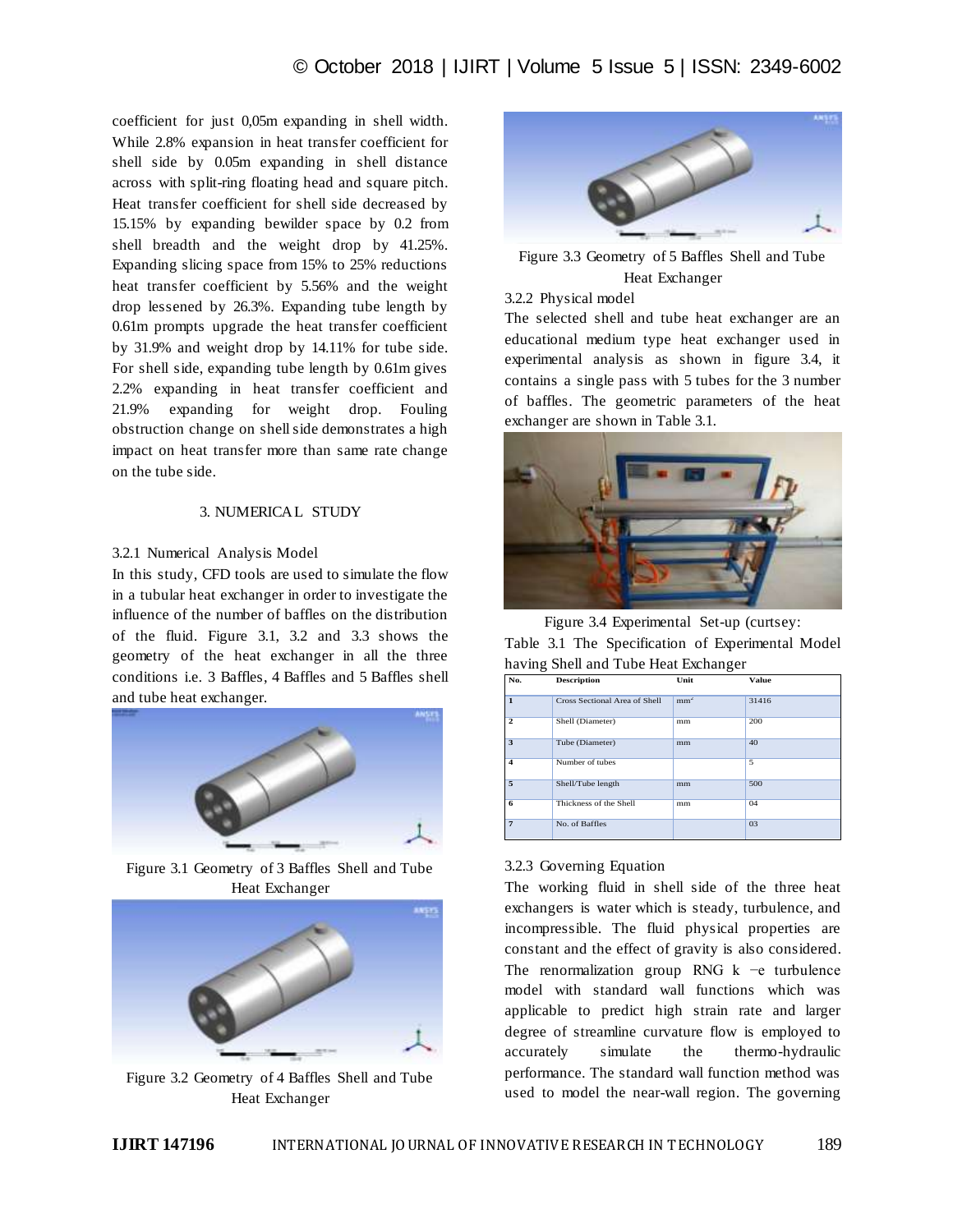equations for continuity, momentum, energy, k and e in computational domain can be written as follows: Continuity:

$$
\frac{\partial}{\partial x_i} (\rho u_i) = 0
$$
  
Momentum  

$$
\frac{\partial}{\partial x_i} (\rho u_i u_k) = \frac{\partial}{\partial x_i} \left( \mu \frac{\partial u_k}{\partial x_i} \right) - \frac{\partial p}{\partial x_i} + \rho g_i
$$
  
Energy  

$$
\frac{\partial}{\partial x_i} (\rho u_i T) = \frac{\partial}{\partial x_i} \left( \frac{k}{c_p} \frac{\partial T}{\partial x_i} \right) + \frac{\partial}{\partial x_i} \left( \mu \frac{\partial u_k}{\partial x_i} u_i \right)
$$
  
Turbulent Kinetic Energy

$$
\frac{\partial}{\partial t}(\rho k) + \frac{\partial}{\partial x_i}(\rho k u_i) = \frac{\partial}{\partial x_j}(\alpha_k \mu_{eff} \frac{\partial k}{\partial x_j}) + G_k +
$$
  

$$
G_b - \rho \varepsilon
$$

 $G_k$  the generation of turbulence kinetic energy due to the mean velocity gradients,  $m^2/s^2$ 

 $G_h$  the generation of turbulence kinetic energy due to buoyancy,  $m^2/s^2$ 

 $\mu$  is the dynamic viscosity, Pa·s  $\rho$  is the density, kg/m<sup>3</sup>

3.2.4 Boundary conditions and numerical methods

For the present numerical study following assumptions are made:

1. All the simulations are carried by considering transient analysis.

2. The thermo-physical properties of working liquid are consistent.

3. Heat misfortune to encompassing is immaterial.

4. Leakages among astounds and tubes are irrelevant.

3.2.5 Grid Generation



Figure 3.5 Mesh generated of 3 baffles shell and tube heat exchanger



Figure 3.6 Mesh generated of 4 baffles shell and tube heat exchanger



Figure 3.7 Mesh generated of 5 baffles shell and tube heat exchanger

The meshing process is carried out using unstructured mesh Tetrahedron / hybrid elements. Figure 3.5, 3.6 and 3.7 shows the mesh generated for 3,4 and 5 baffles shell and tube heat exchangers respectively. Almost 63150 Nodes and 305212 Elements have been generated during the mesh generation process after a good refining mesh.

# IV-RESULT ANALYSIS

# 4.1 Model Validation

For the model validation the numerical results after the CFD analysis of the heat exchanger i.e. Temperature at outlet for both chilly and hot liquid were contrasted and the test information of the Shell and Tube Heat Exchanger

Table 4.1 Comparison table for Experimental and FEA results.

| Sr.                     | Hot    | Cold   | Hot   | Cold  | Experimental   |       | FEA Result |        | Difference |        |
|-------------------------|--------|--------|-------|-------|----------------|-------|------------|--------|------------|--------|
| No.                     | Water  | Water  | Water | Base  | Result         |       |            |        | (96)       |        |
|                         | Flow   | Flow   | Inlet | Fluid | Hot            | Cold  | Hot        | Cold   | Hot        | Cold   |
|                         | rate   | rate   | temp  | Inlet | Water          | Base  | Water      | Base   | Water      | Base   |
|                         | (kg/s) | (kg/s) |       | temp  | Outlet         | Fluid |            | Fluid  | Outlet     | Fluid  |
|                         |        |        |       |       | Outlet<br>temp |       | temp       | Outlet | temp       | Outlet |
|                         |        |        |       |       |                | Temp  |            | Temp   |            | Temp   |
| $\overline{1}$          | 0.5    |        | 50    | 10    | 48             | 25    | 47.7       | 23.1   | 0.62       | 7.6    |
| $\mathcal{D}$           | 0.5    | 1      | 50    | 15    | 48.4           | 32    | 48         | 30     | 0.83       | 6.3    |
| $\overline{\mathbf{3}}$ | 0.5    | 1      | 50    | 20    | 48.7           | 34    | 48.3       | 32.8   | 0.82       | 3.5    |





Figure 4.1 Comparison in Experimental and Finite Element Analysis Result

# 4.2 Finite Element Analysis Result

After the validation process the two different shell and tube heat exchangers having 4 and 5 number of vessels have been analysed using CFD Fluent as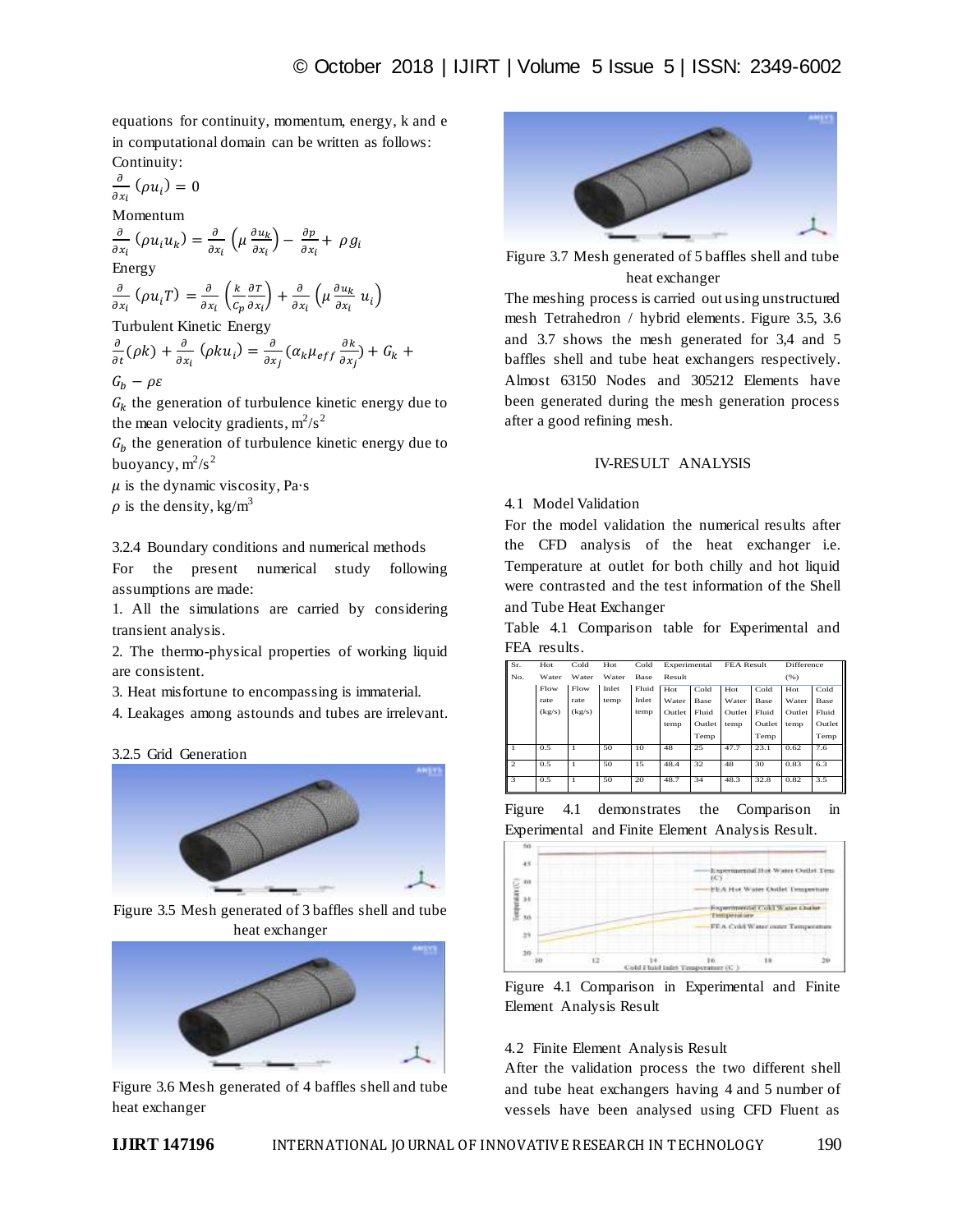workbench. The following results have been obtained. For the analysis the hot fluid inlet temperature have been considered as constant i.e. 50°C and the cold fluid inlet temperature varies i.e. 10°C , 15°C and 20°C respectively.

4.2.1 Results for 3 Baffles Shell and Tube Heat Exchanger

4.2.1.1 Results for 3 Baffles Shell and Tube Heat Exchanger at 10°C Cold Fluid Inlet Temperature

Figure 4.2, 4.3, 4.4 and 4.5 shows the Hot Fluid Outlet Temperature, Cold Fluid Outlet Temperature, Turbulence Eddy Dissipation and Wall Heat Transfer Coefficient for 3 Baffles Shell and Tube Heat Exchanger at 10°C Cold Fluid Inlet Temperature respectively.



Figure 4.2 Hot Fluid Outlet Temperature for 3 Baffles Shell and Tube Heat Exchanger at 10°C Cold Fluid Inlet Temperature



Figure 4.3 Cold Fluid Outlet Temperature for 3 Baffles Shell and Tube Heat Exchanger at 10°C Cold Fluid Inlet Temperature



Figure 4.4 Turbulence Eddy Dissipation for 3 Baffles Shell and Tube Heat Exchanger at 10°C Cold Fluid Inlet Temperature



Figure 4.5 Wall Heat Transfer Coefficient for 3 Baffles Shell and Tube Heat Exchanger at 10°C Cold Fluid Inlet Temperature

4.2.1.2 Results for 3 Baffles Shell and Tube Heat Exchanger at 15°C Cold Fluid Inlet Temperature



Figure 4.6 Hot Fluid Outlet Temperature for 3 Baffles Shell and Tube Heat Exchanger at 15°C Cold Fluid Inlet Temperature



Figure 4.7 Cold Fluid Outlet Temperature for 3 Baffles Shell and Tube Heat Exchanger at 15°C Cold Fluid Inlet Temperature



Figure 4.8 Turbulence Eddy Dissipation for 3 Baffles Shell and Tube Heat Exchanger at 15°C Cold Fluid Inlet Temperature

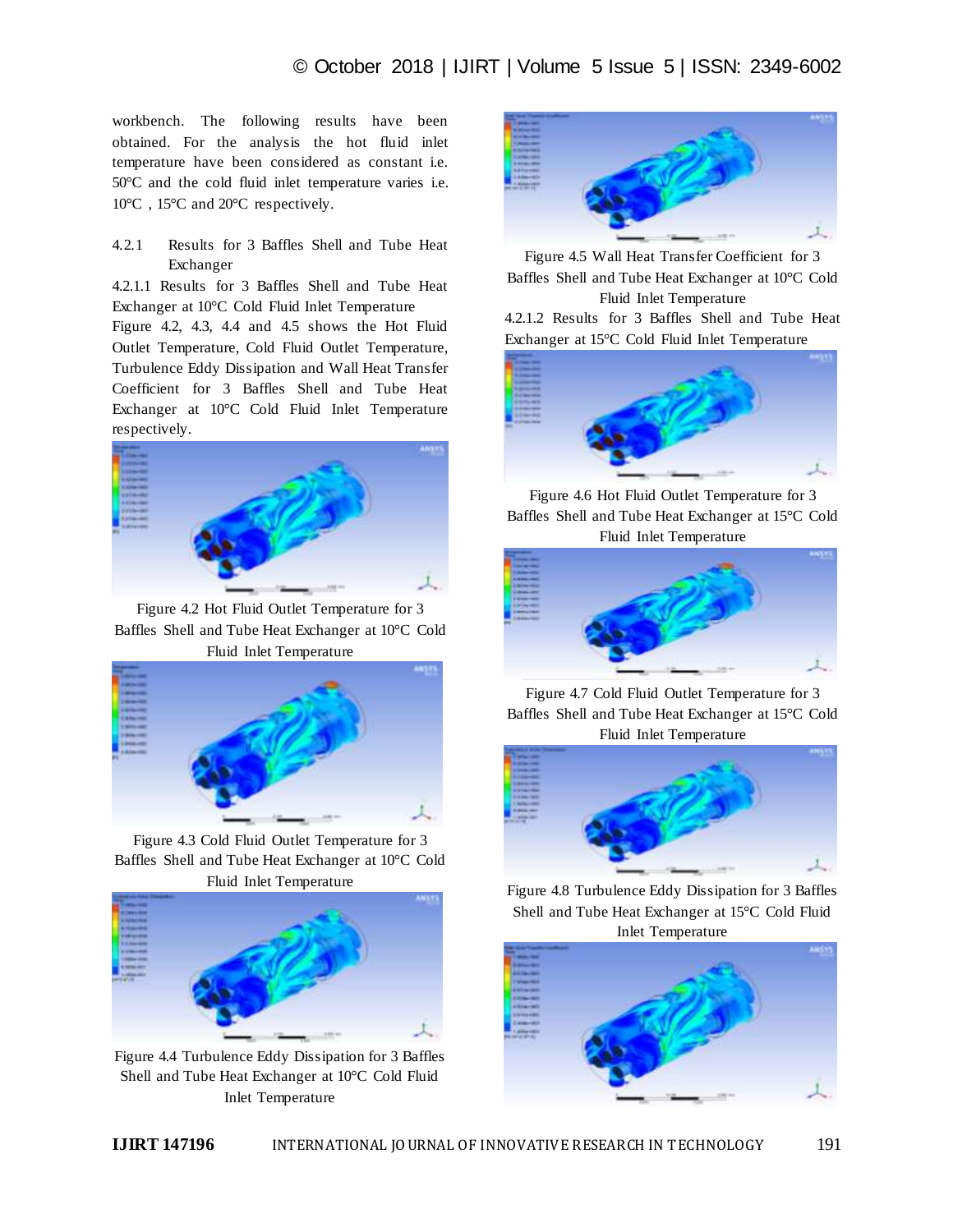Figure 4.9 Wall Heat Transfer Coefficient for 3 Baffles Shell and Tube Heat Exchanger at 15°C Cold Fluid Inlet Temperature

4.2.1.3 Results for 3 Baffles Shell and Tube Heat Exchanger at 20°C Cold Fluid Inlet Temperature



Figure 4.10 Hot Fluid Outlet Temperature for 3 Baffles Shell and Tube Heat Exchanger at 20°C Cold Fluid Inlet Temperature



Figure 4.11 Cold Fluid Outlet Temperature for 3 Baffles Shell and Tube Heat Exchanger at 20°C Cold Fluid Inlet Temperature



Figure 4.12 Turbulence Eddy Dissipation for 3 Baffles Shell and Tube Heat Exchanger at 20°C Cold Fluid Inlet Temperature



Figure 4.13 Wall Heat Transfer Coefficient for 3 Baffles Shell and Tube Heat Exchanger at 20°C Cold Fluid Inlet Temperature

4.2.2.1 Results for 4 Baffles Shell and Tube Heat Exchanger at 10°C Cold Fluid Inlet Temperature



Figure 4.14 Hot Fluid Outlet Temperature for 4 Baffles Shell and Tube Heat Exchanger at 10°C Cold Fluid Inlet Temperature



Figure 4.15 Cold Fluid Outlet Temperature for 4 Baffles Shell and Tube Heat Exchanger at 10°C Cold Fluid Inlet Temperature



Figure 4.16 Turbulence Eddy Dissipation for 4 Baffles Shell and Tube Heat Exchanger at 10°C Cold Fluid Inlet Temperature



Figure 4.17 Wall Heat Transfer Coefficient for 4 Baffles Shell and Tube Heat Exchanger at 10°C Cold Fluid Inlet Temperature

4.2.2.2 Results for 4 Baffles Shell and Tube Heat Exchanger at 15°C Cold Fluid Inlet Temperature

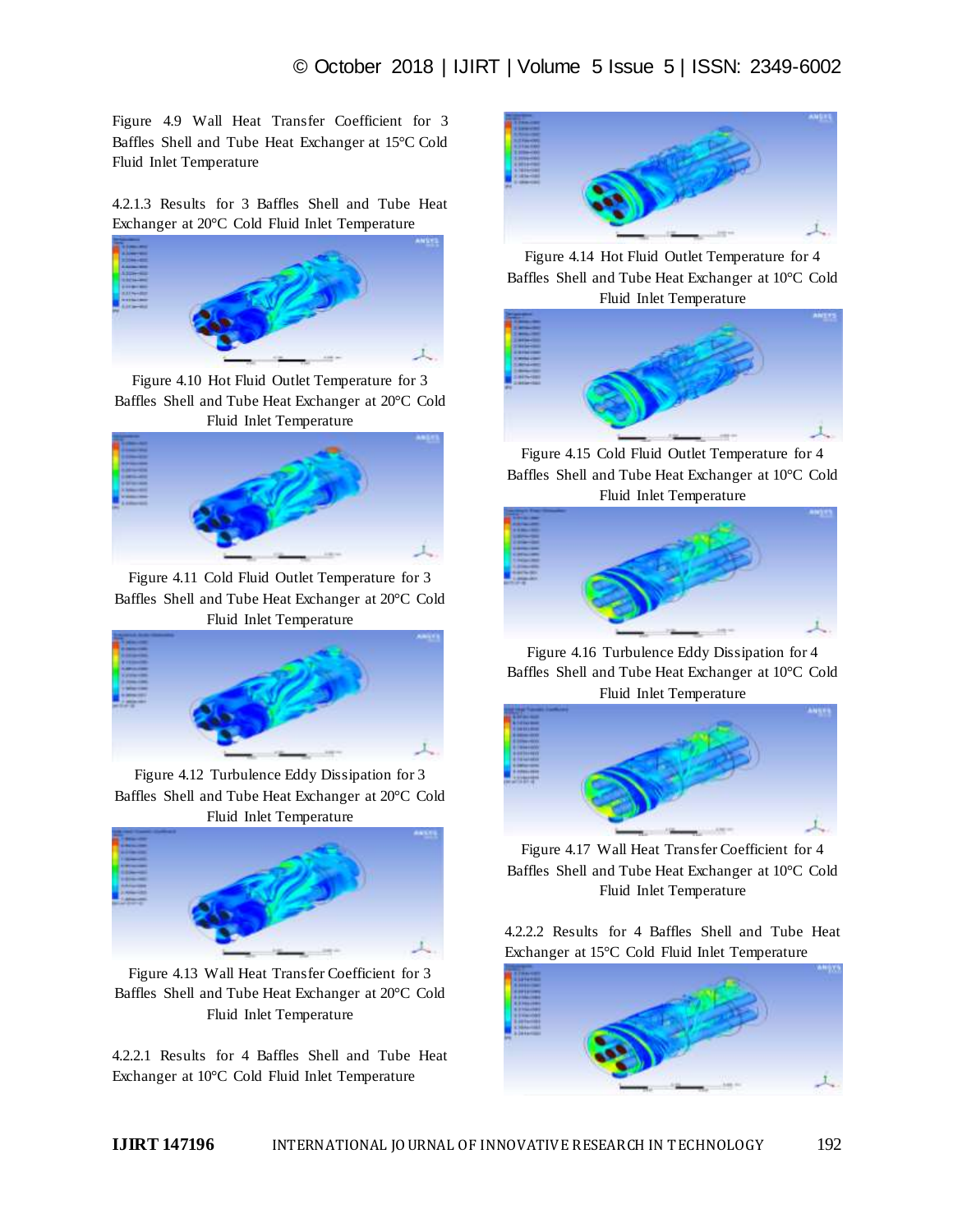Figure 4.18 Hot Fluid Outlet Temperature for 4 Baffles Shell and Tube Heat Exchanger at 15°C Cold Fluid Inlet Temperature



Figure 4.19 Cold Fluid Outlet Temperature for 4 Baffles Shell and Tube Heat Exchanger at 15°C Cold Fluid Inlet Temperature



Figure 4.20 Turbulence Eddy Dissipation for 4 Baffles Shell and Tube Heat Exchanger at 15°C Cold Fluid Inlet Temperature



Figure 4.21 Wall Heat Transfer Coefficient for 4 Baffles Shell and Tube Heat Exchanger at 15°C Cold Fluid Inlet Temperature

4.2.2.3 Results for 4 Baffles Shell and Tube Heat Exchanger at 20°C Cold Fluid Inlet Temperature



Figure 4.22 Hot Fluid Outlet Temperature for 4 Baffles Shell and Tube Heat Exchanger at 20°C Cold Fluid Inlet Temperature



Figure 4.23 Cold Fluid Outlet Temperature for 4 Baffles Shell and Tube Heat Exchanger at 20°C Cold Fluid Inlet Temperature



Figure 4.24 Turbulence Eddy Dissipation for 4 Baffles Shell and Tube Heat Exchanger at 20°C Cold Fluid Inlet Temperature



Figure 4.25 Wall Heat Transfer Coefficient for 4 Baffles Shell and Tube Heat Exchanger at 20°C Cold Fluid Inlet Temperature

4.2.3.1 Results for 5 Baffles Shell and Tube Heat Exchanger at 10°C Cold Fluid Inlet Temperature



Figure 4.26 Hot Fluid Outlet Temperature for 5 Baffles Shell and Tube Heat Exchanger at 10°C Cold Fluid Inlet Temperature

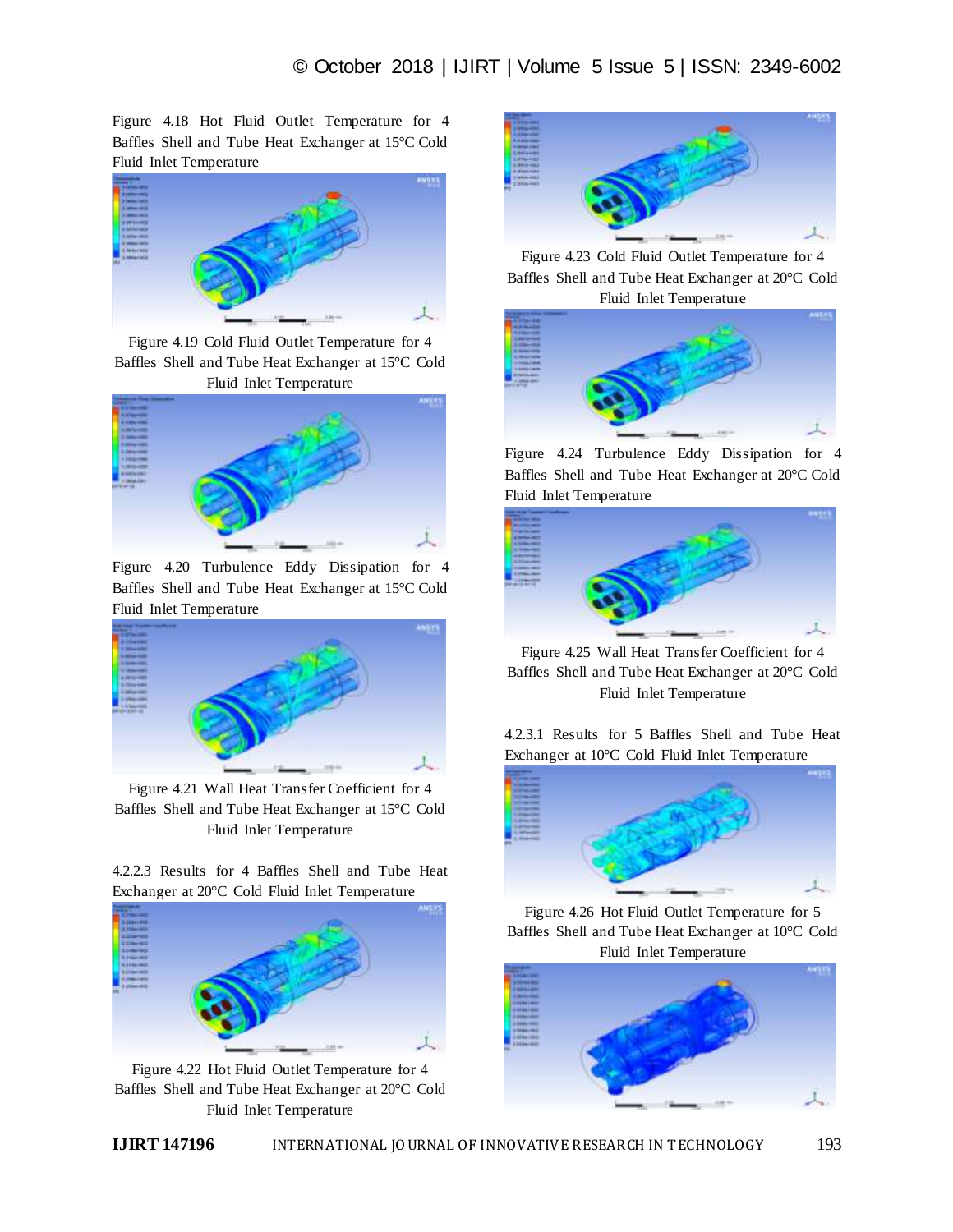Figure 4.27 Cold Fluid Outlet Temperature for 5 Baffles Shell and Tube Heat Exchanger at 10°C Cold Fluid Inlet Temperature



Figure 4.28 Turbulence Eddy Dissipation for 5 Baffles Shell and Tube Heat Exchanger at 10°C Cold Fluid Inlet Temperature



Figure 4.29 Wall Heat Transfer Coefficient for 5 Baffles Shell and Tube Heat Exchanger at 10°C Cold Fluid Inlet Temperature

4.2.3.2 Results for 5 Baffles Shell and Tube Heat Exchanger at 15°C Cold Fluid Inlet Temperature



Figure 4.30 Hot Fluid Outlet Temperature for 5 Baffles Shell and Tube Heat Exchanger at 15°C Cold Fluid Inlet Temperature



Figure 4.31 Cold Fluid Outlet Temperature for 5 Baffles Shell and Tube Heat Exchanger at 15°C Cold Fluid Inlet Temperature



Figure 4.32 Turbulence Eddy Dissipation for 5 Baffles Shell and Tube Heat Exchanger at 15°C Cold Fluid Inlet Temperature



Figure 4.33 Wall Heat Transfer Coefficient for 5 Baffles Shell and Tube Heat Exchanger at 15°C Cold Fluid Inlet Temperature

4.2.3.3 Results for 5 Baffles Shell and Tube Heat Exchanger at 20°C Cold Fluid Inlet Temperature



Figure 4.34 Hot Fluid Outlet Temperature for 5 Baffles Shell and Tube Heat Exchanger at 20°C Cold Fluid Inlet Temperature



Figure 4.35 Cold Fluid Outlet Temperature for 5 Baffles Shell and Tube Heat Exchanger at 20°C Cold Fluid Inlet Temperature

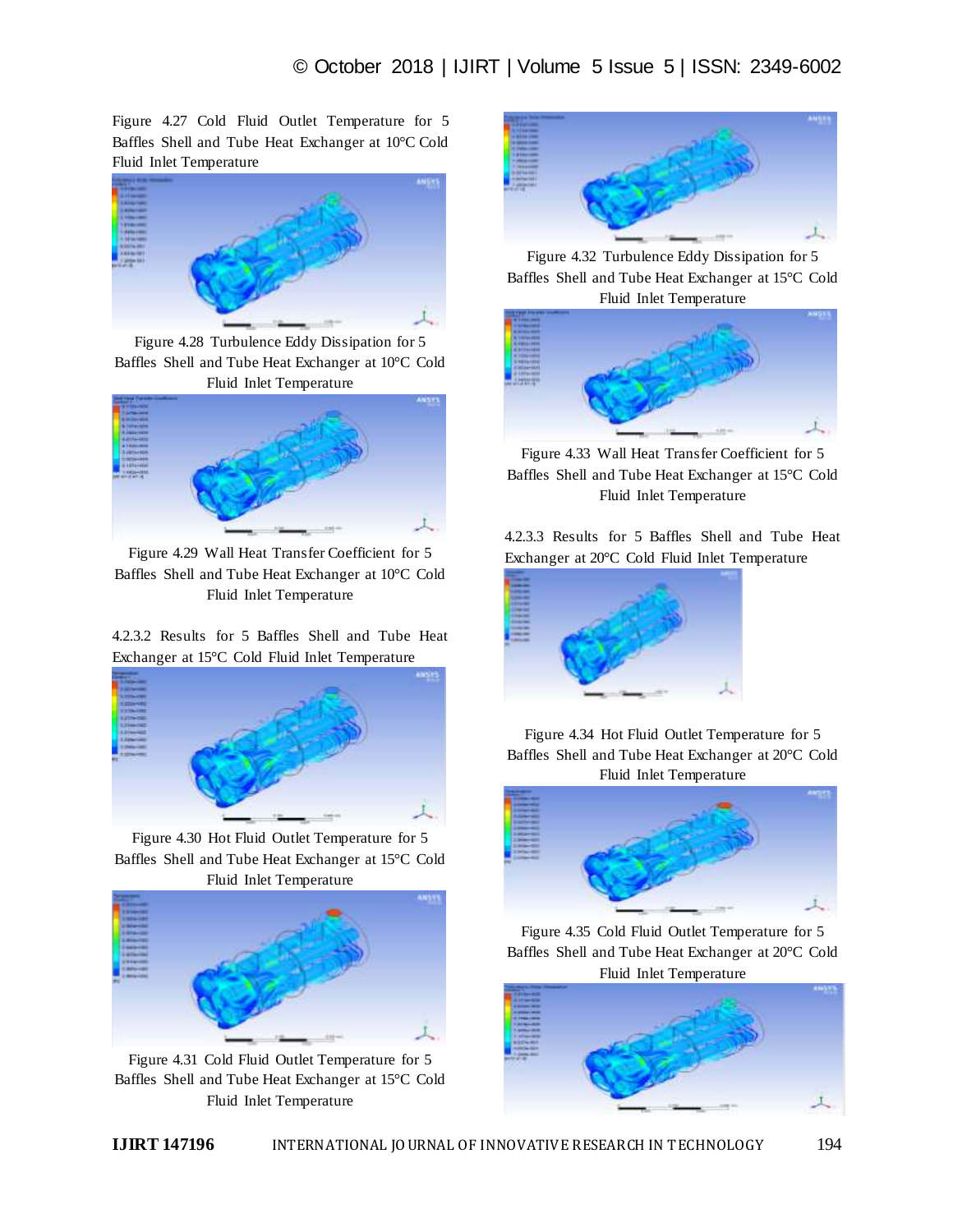Figure 4.36 Turbulence Eddy Dissipation for 5 Baffles Shell and Tube Heat Exchanger at 20°C Cold Fluid Inlet Temperature



Figure 4.37 Wall Heat Transfer Coefficient for 5 Baffles Shell and Tube Heat Exchanger at 20°C Cold Fluid Inlet Temperature

# 4.3 Discussion

The results obtained after the analysis and calculations for 3,4 and 5 Baffles Shell and Tube Heat Exchangers are summarised in table 4.2,4.2 and 4.4 respectively.

Table 4.2 Results obtained considering 3 Baffles Shell and Tube Heat Exchanger

| rme :<br>(ka's) | Hat Cold Hat<br>" (kg/s) x | tate tong | torp Inlet Outlet Him |        | temp   Temp   trater | Hot Cold Cold Heat<br>Water Water Water Water Base Base Transfer Transfer<br>Flow   Flow   Jalet   Outlet   Fluid   Fluid   rate from   Rate to | Hest<br>Cold<br>Water | LMTD | Avenue<br>Heat:<br>Rate | Overall<br>Heat<br>Transfer Transfer<br>Coefficie |
|-----------------|----------------------------|-----------|-----------------------|--------|----------------------|-------------------------------------------------------------------------------------------------------------------------------------------------|-----------------------|------|-------------------------|---------------------------------------------------|
|                 |                            | 10        | 47.7                  | $10 -$ | $23.1 - 4.13$        |                                                                                                                                                 | 54.84                 |      | 其8 29日                  | 9.61                                              |
| 0.5             |                            | 10        | H.                    | $15 -$ | 33                   | 4.19                                                                                                                                            | 42.79                 |      | 25.56 13.49             | 13.37                                             |
| 0.5             |                            | 50        | 48.3                  | $10 -$ |                      | 32.8 1.56                                                                                                                                       | 33.58                 |      | 21.96 18.57             | 13:38                                             |

Table 4.3 Results obtained considering 4 Baffles Shell and Tube Heat Exchanger

| No | <b>Hist</b><br>1 Water<br><b>Flass</b><br><b>LIBRER</b><br>(kg/c)   (kg/c) | Culd Hist<br>Flow<br>suse: | Water   Water<br>texas   music | Hot:<br>Ware<br>Inilet   Digitat | Bare Base<br>Isiked<br>istor. | Cell Cold<br>Flash Flash, cate<br>Outlet   fires<br>Tenap | Heat<br>Transfer<br>Ham<br><b>SHEETS</b> | <b>Heat</b><br>Tresider<br>Rate to:<br>Cold<br>Weigi | 1.METO | Float<br>Transfer<br><b>Hass</b> | Overall<br>Heat<br>Trander<br>Confficient |
|----|----------------------------------------------------------------------------|----------------------------|--------------------------------|----------------------------------|-------------------------------|-----------------------------------------------------------|------------------------------------------|------------------------------------------------------|--------|----------------------------------|-------------------------------------------|
| 1  | 有限                                                                         |                            | w                              | 41.8                             | $10^{-1}$                     | 23                                                        | E.7906                                   | 78.36                                                |        | 28.13647                         | 14.52                                     |
| Ξ  | <b>CARD IN</b><br>$10 -$                                                   |                            |                                |                                  | $11 -$                        | RURICHT<br>29.3                                           | 6,5697                                   | 19.95                                                | 43     |                                  | 13.2                                      |
| в  | 857                                                                        | T.                         | 50                             | 47.5                             | 201                           |                                                           | 322 5.2325                               | 31.06                                                | 63.1   | 21. 第28                          | <b>BB</b>                                 |

Table 4.4 Results obtained considering 5 Baffles Shell and Tube Heat Exchanger

|    | 1990 1991 9993 | Flow How lake | temp linke | tens |                | He Cold Her Har Cold Cold Heat Heat<br>No. Water Water Water Water Base Base Transfer Transfer<br>Outlet Fluid Fluid one-from Rate to<br>Outlet Hot<br>Team   sales | Cold<br>Tier    | Heat:<br>Rate: | Atmar Overd<br>first:<br>Cardica |
|----|----------------|---------------|------------|------|----------------|---------------------------------------------------------------------------------------------------------------------------------------------------------------------|-----------------|----------------|----------------------------------|
|    |                |               |            |      | 463 10 196 173 |                                                                                                                                                                     | 324             | 366 44 55      | <b>Inn</b>                       |
| B5 |                | 35            | 473 15     |      | 30.1 56        |                                                                                                                                                                     | 43.20           | 210 3442       | 14.07                            |
|    |                |               | 177        |      | D4 48          |                                                                                                                                                                     | <b>日時 四5 西島</b> |                | 1134                             |

## 4.3.1 Overall heat transfer coefficient

A heat exchanger ordinarily includes two streaming liquids isolated by a strong divider. Heat is first transferred from the hot liquid to the divider by convection, through the divider by conduction, and

from the divider to the chilly liquid again by convection.

The general heat transfer coefficient is given by:

 $1/U=1/hi +1/ho$ 

The individual convection heat transfer coefficients inside and outside the tube, howdy and ho, are resolved utilizing the convection relations.



Figure 4.40 Overall heat Transfer Coefficient variation with respect to Cold Fluid Inlet Temperature

# 4.3.2 Heat Transfer rate

This is the most imperative amount in the choice of a heat exchanger.



Figure 4.41 Heat Transfer Rate variation with respect to Cold Fluid Inlet Temperature

#### 4.3.3 Turbulence Eddy Dissipation

Baffles are used to create the turbulence and hence enhance the heat transfer. Less eddy dissipation means more turbulence in the fluid flow.



Figure 4.42 Turbulence Eddy Dissipation variation with respect to Cold Fluid Inlet Temperature

#### V-CONCLUSION

In the present study, a numerical analysis has been carried out to calculate and compare the effect of number of baffles in the performance of shell and